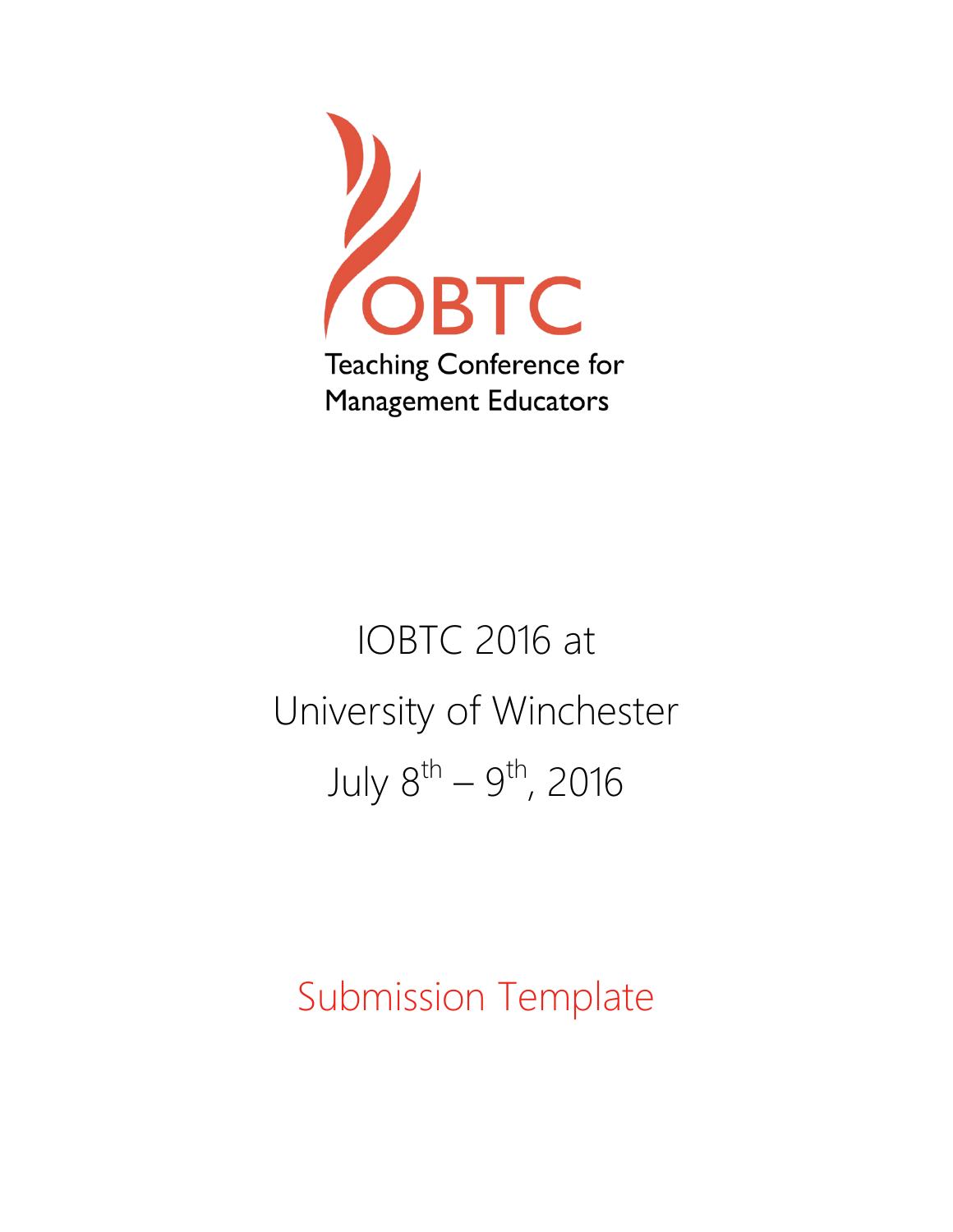# SUBMISSION GUIDANCE

\* Remove all identifying properties from this document \* \* All files must be saved in PDF format \* \*Please include ALL supplementary text at the end of this document\* \*Only one document should be submitted\*

**Submission Template for the 2016 IOBTC International Teaching Conference for Management Educators**

#### **1) Title of Proposal:**

How to stimulate students' interests with learning and applying business ethics together with social responsibilities in the Asian context.

# **2) Abstract:**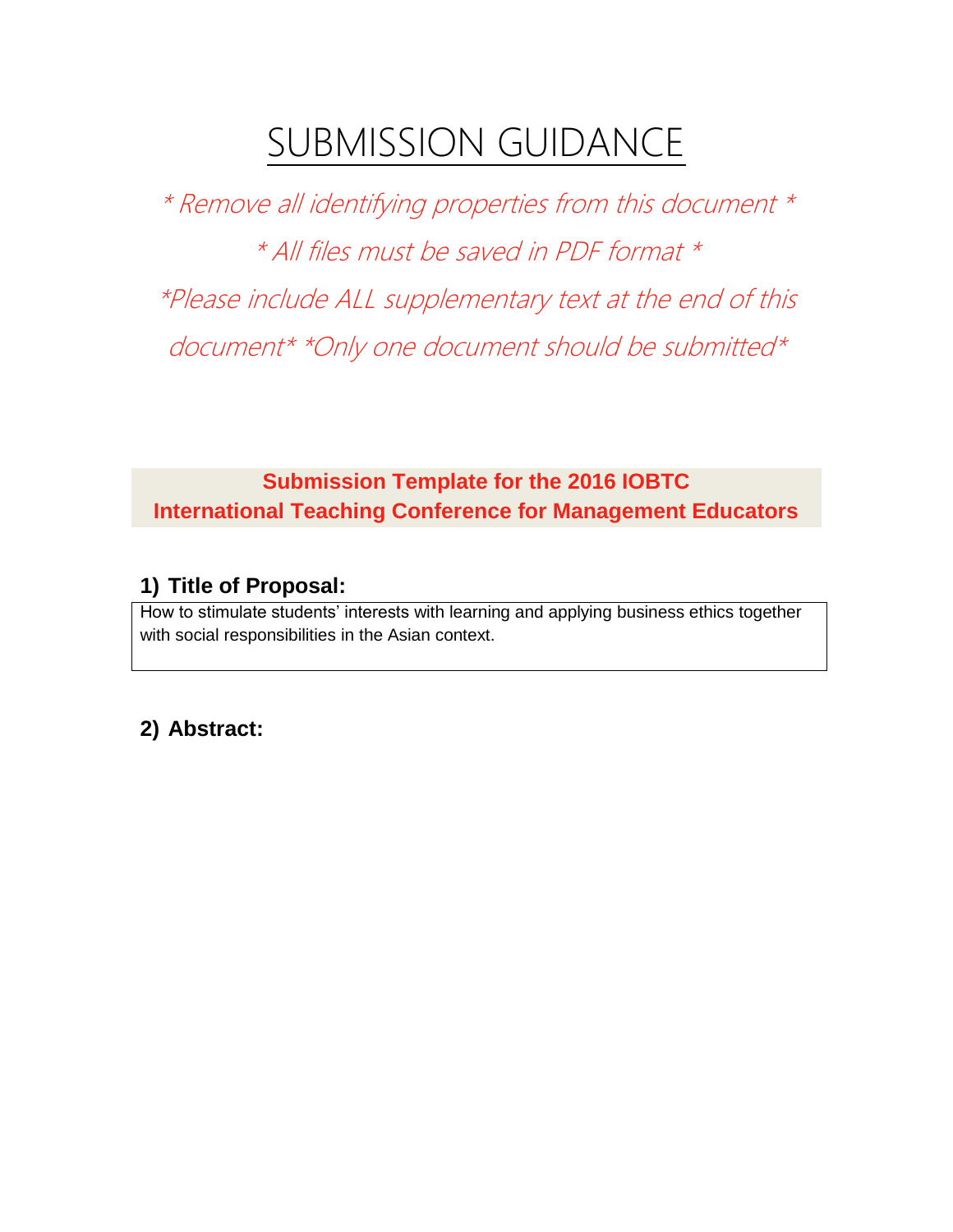*Please include a brief session description (not to exceed 100 words).If your proposal is accepted, this description will be printed in the conference program.*

In the discussion session, we will review the present situation with regards to business ethics from a localized perspective. We hope to share the presenters' experience of the lack of understanding in the importance of applying business ethics and social responsibilities to the Asian context. Furthermore, we hope to convey in our talk the difficulties we encounter as educators particularly with soliciting active responses and opinions from students whom are seldom aware or do not appear to appreciate the current issues affecting their present and future living environment.

# **3) Keywords:**

*Use three or four keywords to describe your session.* Business ethics, social responsibilities

# **4) Format**

 $✓$  **Activity or exercise** General discussion session

#### **5) Time Requested:**

- 20 Minutes
- 30 Minutes
- \_\_ 60 Minutes

# **6) Planning Details:**

*Does your session have any special requirements for space or materials?* A computer connected to a projector and screen, 20 desks with proportionate amount of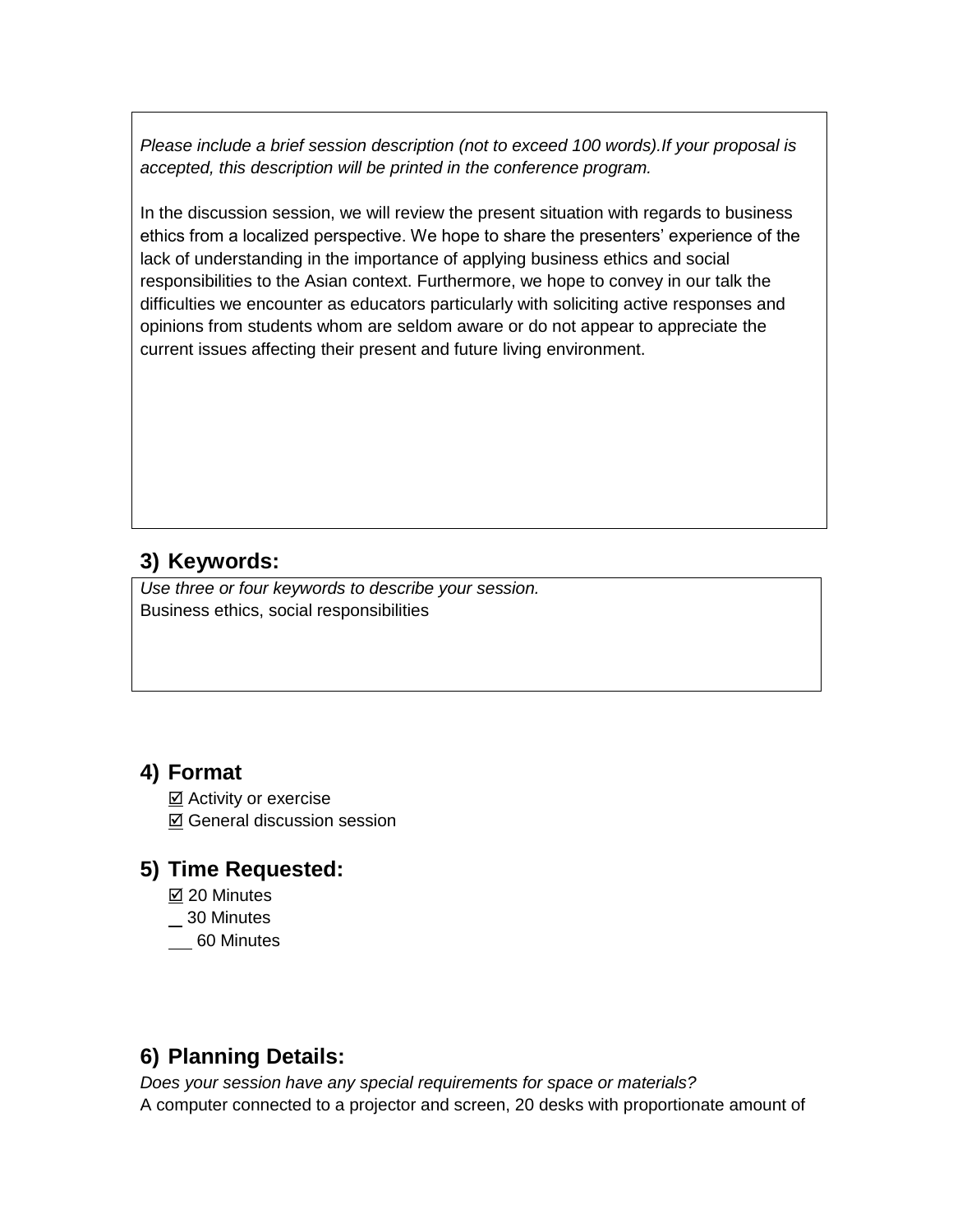chairs for reviewers and 4 microphones.

# **7) Learning Objectives or Goals for the Session:**

*What are 2-4 specific learning outcomes that participants will get from your session?* 

1. Understand the difficulties of attracting students' interest and application of business ethics and social responsibilities.

2. Participants will respond to the presenters' experiences and explore ideas on how to improve the responsiveness of inactive students.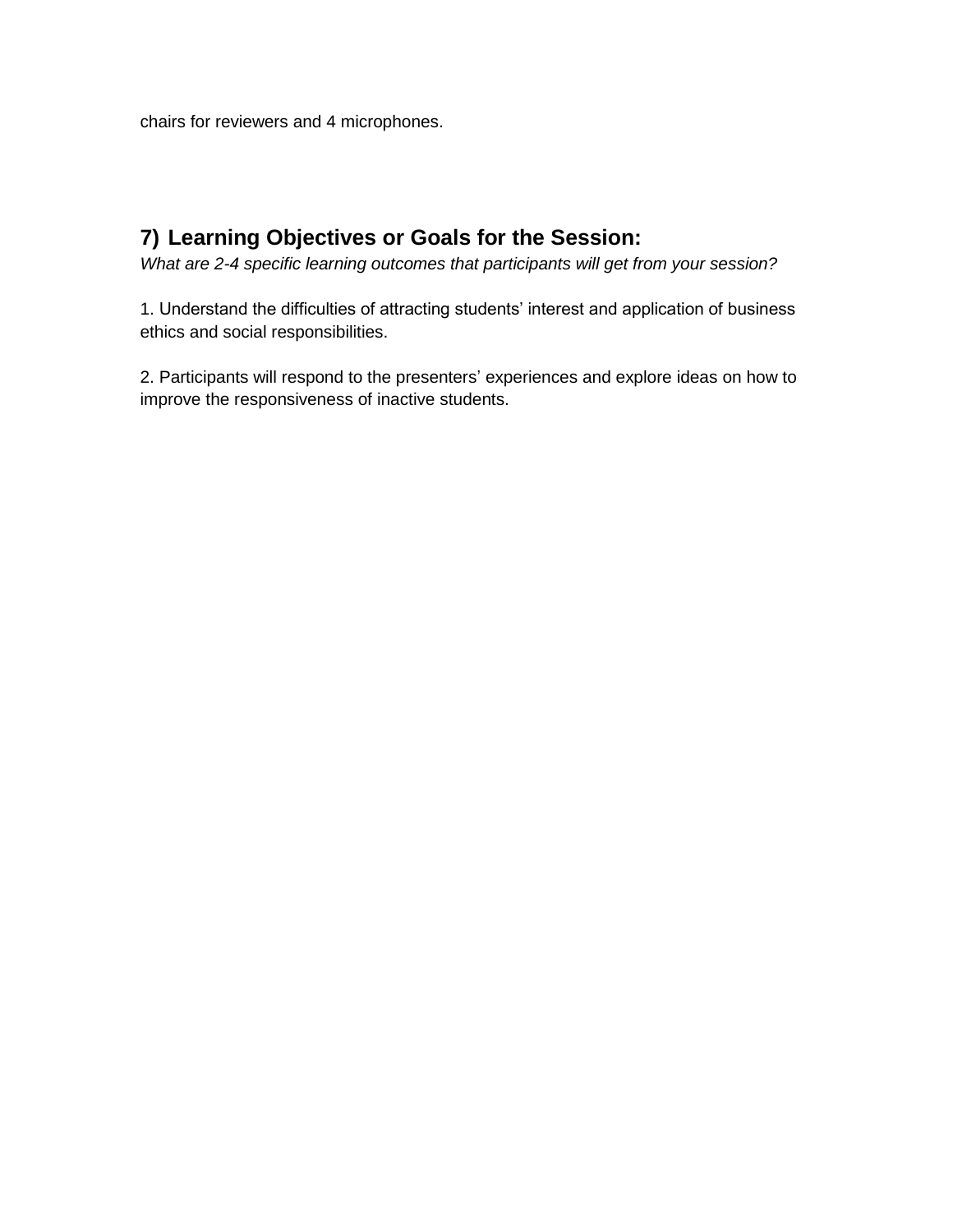# **8) Management or Teaching Topics:**

*Describe what management and/or teaching topics are relevant to your session, and why. Please include theoretical, disciplinary, or theoretical foundations that will help reviewers understand how your ideas fit within the broader field of management.*

Teaching topics : Business ethics and social responsibilities

As the market of developed countries saturate, many western businesses explore the Asian markets for new opportunities. However, western businesses culture where business ethics have longed developed and have been enshrined in managing operations more often than not collide with the business cultures of developing countries. For example, the Chinese e-commerce giant, Alibaba, has been accused of failing to prevent the onslaught of shady vendors and pirated goods (The Straits Times, 2015).

The aim of this talk is to discuss and explore the applicability of modern business ethics and social responsibilities to businesses in Asian countries. A crucial point for students to consider is whether theoretical business ethics and social responsibilities can be adopted in an Asian content or is there a need to adapt business ethics and social responsibilities to specific business models for Asia.

Theoretical foundations : Definition of Business Ethics

#### **9) Session Description and Plan:**

*What will you actually do in this session? What activities will you facilitate, how long will they take, and how will participants be involved? Reviewers will be evaluating how well the time request matches the activities you'd like to do, and the extent you can reasonably accomplish the session's goals. Reviewers will also be looking for how you are engaging the participants in the session. Include a timeline for your session.*

- 1. Introduction: We will ask an open-ended question regarding the management topic to the reviewers. We hope to spend approximately 2-5 minutes to show a video of students lack of responses and conveying their opinion during class when asked questions relating to the subject topic taught.
- 2. Next, we will spend about 2 minutes showing another video again which will see the difference with the responses and presentation of opinion from students who discuss business ethics in a localized context.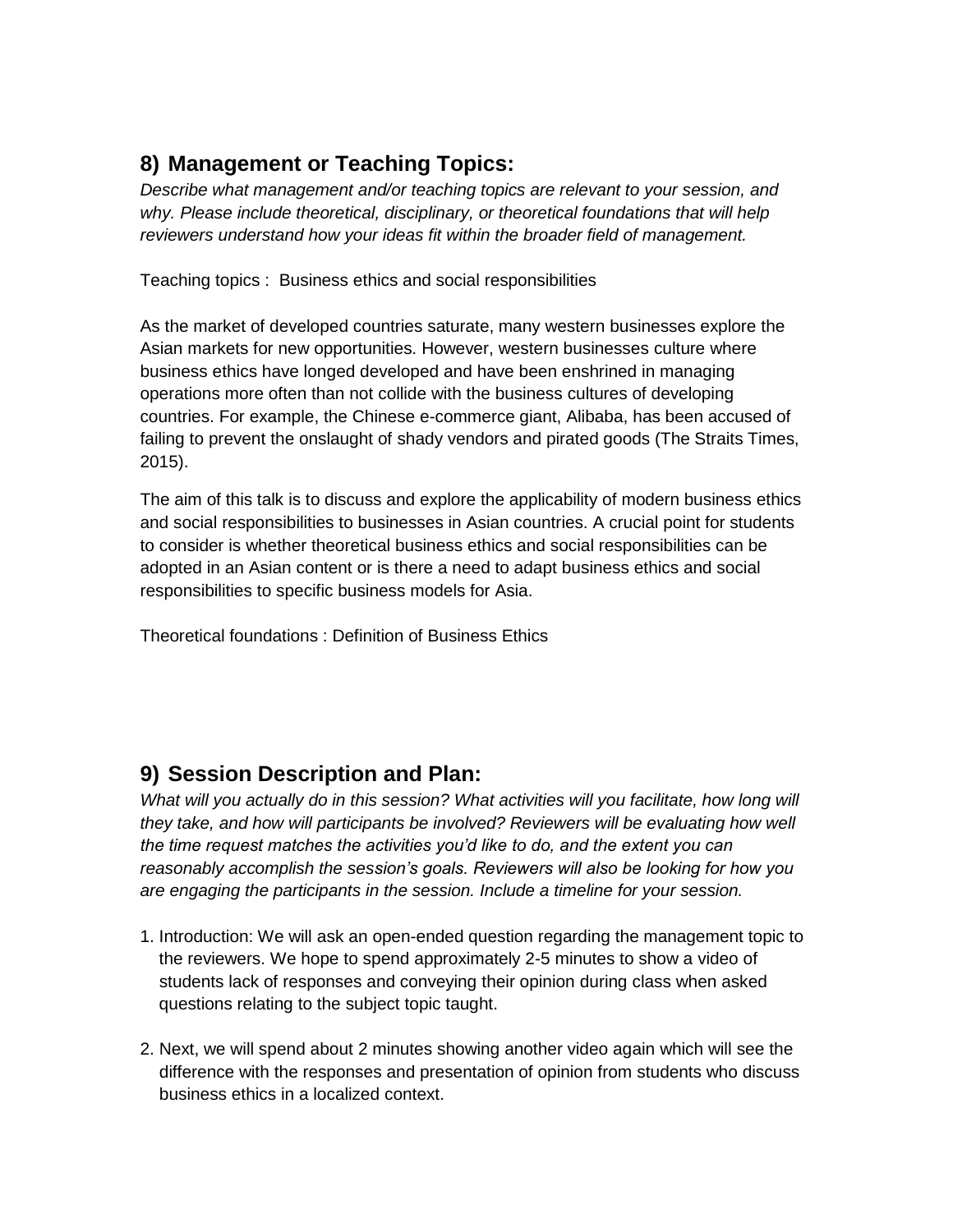3. Discussion: Participants will comment on what they think could have gone better and will brainstorm methods of improving and extracting responses and opinions from from students who are responsive or fail to express opinions on how business ethics and social responsibilities can be applied to business in the developing countries looking to explore commercial opportunities with their western counterparts.

# **10) For Activities and Exercises:**

*Attach any materials needed to run the activity and debriefing questions. Evidence for effectiveness may also be included.*

We will share case studies with local Asian examples that have been given to students for discussion.

Evidence for effectiveness: the recorded videos of our students' different reaction and responses before and after relating to business ethics and its use in localized case studies as an education tool during lessons.

# **11)Implications for Teaching or for Teachers:**

*What is the contribution of your session?* 

Through the case discussion with open sharing of diverse views on ethical issues, it helps students to be active listeners and enhance their critical thinking skills (Sauser and Sims, 2011). This supports the importance of applying localized example to increase the involvement and awareness of the students and attitude towards business ethics and social responsibilities.

#### **12) Application to Conference Theme:**

How does your session fit with the overall IOBTC theme of *Elevating Aspirations*?

Through the use of real life case discussion among students, it may arouse students' desire to learn and understand the objectives of the topic being taught. Furthermore,